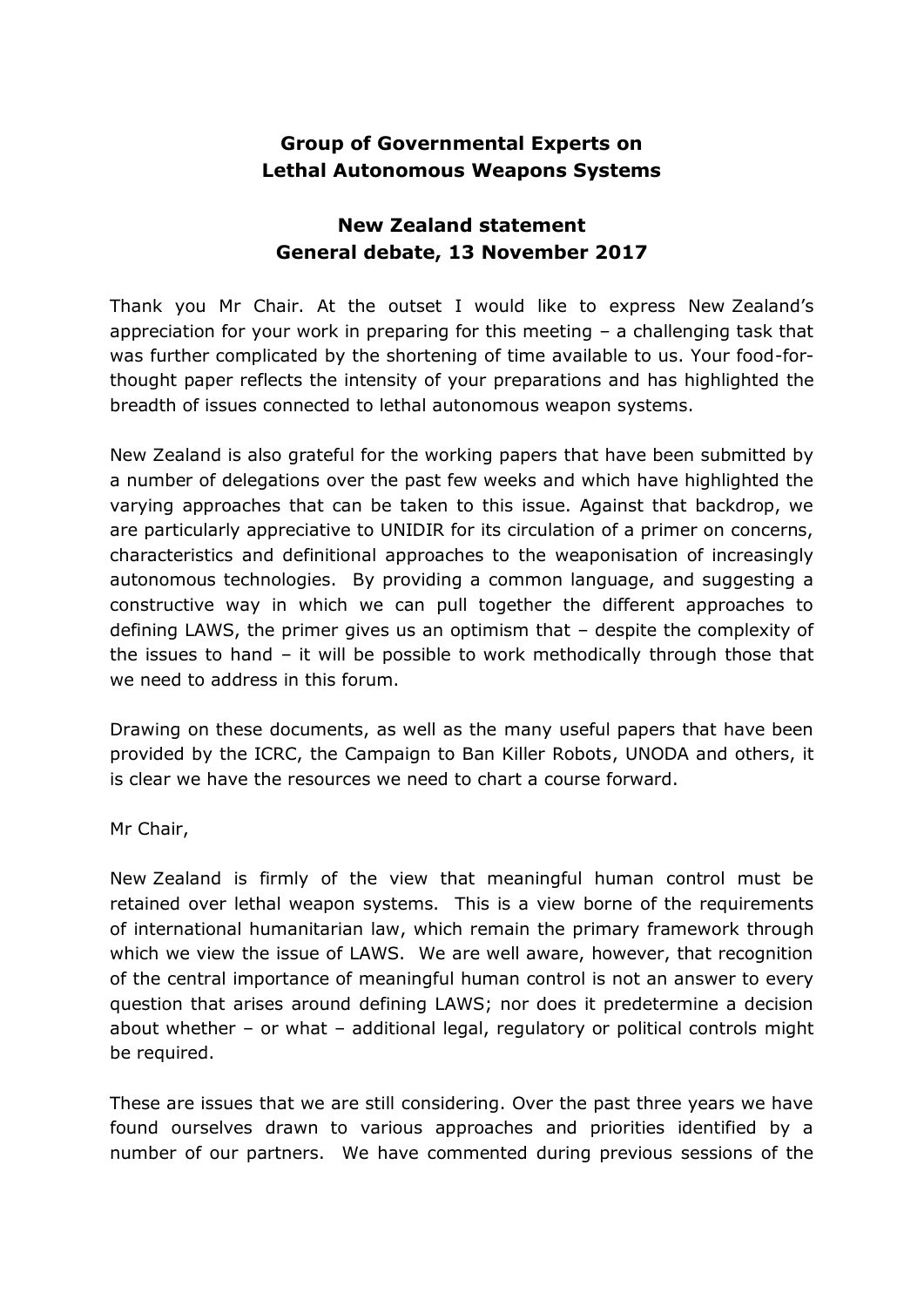Open-Ended Working Group, for example, on the resonance of the ICRC's focus on autonomy in the "critical functions" of a weapons system, and of Switzerland's proposal for a compliance-based approach to LAWS. We can also see much value in pursuing greater transparency and information exchange regarding the conduct of Article 36 reviews. At the same time, we can see that no one approach is sufficient to resolve the many concerns that have been raised about LAWS, in particular the challenges they pose to compliance with IHL.

Mr Chair,

We welcome efforts to ensure that delegations have an appreciation of the broader benefits and risks around the development of autonomous technologies. At the same time, however, as we approach the international community's fifth year of deliberations on the issue, New Zealand considers that we must focus our efforts on defining and resolving the problem. We cannot ignore the calls of experts – in many cases the leading experts in artificial intelligence – for this GGE "to work hard at finding means to prevent an arms race in these weapons, to protect civilians from their misuse, and to avoid the destabilizing effects of these technologies". Expert opinion that "we do not have long to act" should focus our attention on identifying, agreeing and doing what needs to be done. As High Representative Nakamitsu has stated, the disturbing prospects of LAWS are not only concerning, but urgently so.

With this in mind we are encouraged by the approach proposed in the latest UNIDIR paper to defining the issue at hand. UNIDIR suggests that governments should first explicitly agree on what role they want to maintain for humans (for operational, legal and ethical reasons), and then identify the tasks where autonomy might call these roles into question. Governments would then be able to describe what technological features and characteristics they would need to see or avoid in future weapon systems, and would thus be able to determine appropriate regulatory responses.

We see UNIDIR's approach as a sensible way to organise our thinking around this issue, and to sequence our work on what can otherwise seem to be competing or contradictory aspects of the task ahead. We also see merit in the fact that this approach does not predetermine any outcomes and, as such, provides a useful tool to help draw together the differing views that have been expressed within the CCW on the issue of LAWS.

New Zealand looks forward to the opportunity provided by the forthcoming panels to broaden our understanding of the legal, military and technological aspects of LAWS, and to hear reactions from our fellow delegations. Perhaps